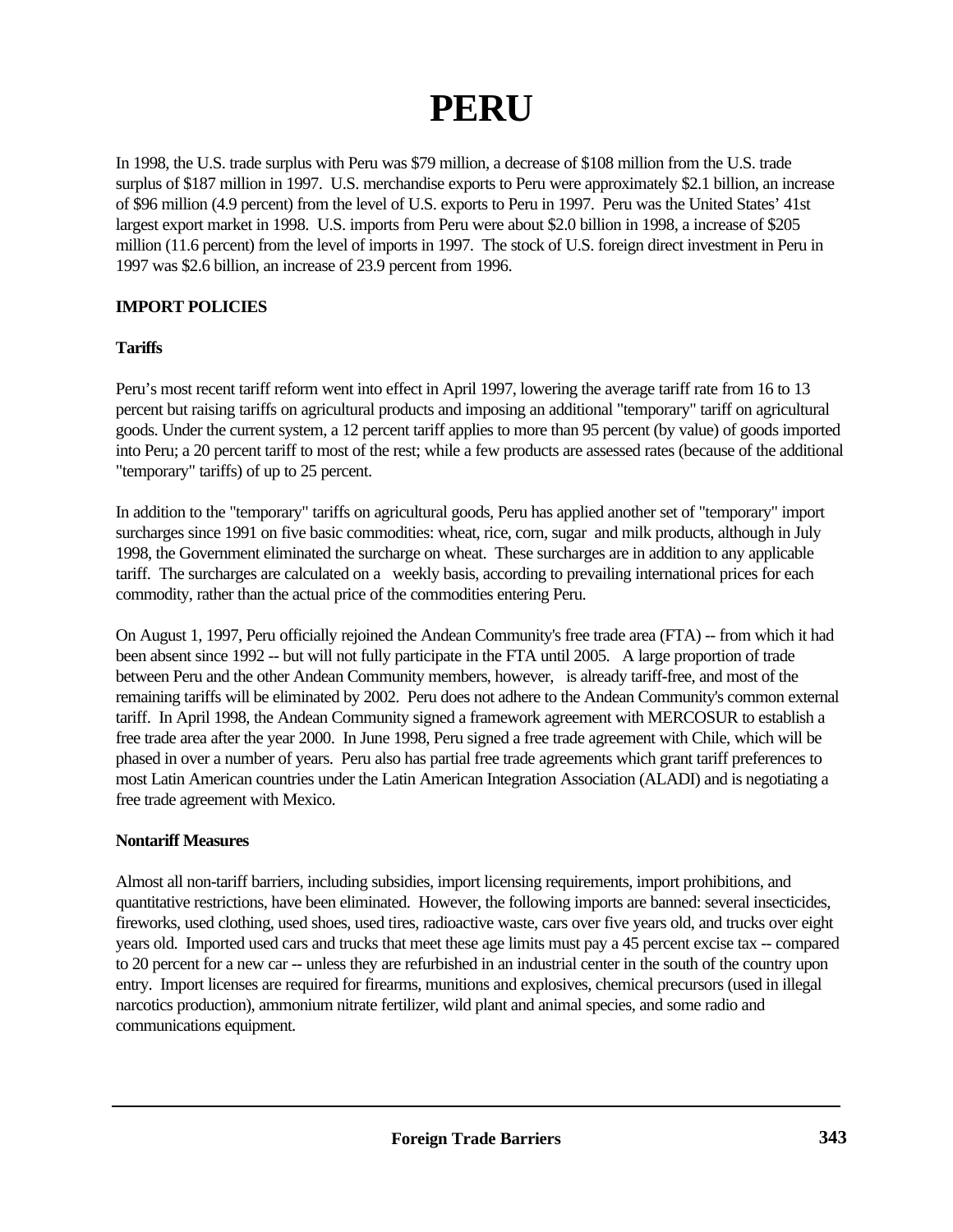#### **Peru**

Peru applies a value-added tax (VAT) rate of 18 percent to most products, and special consumption taxes, ranging from 10 to 50 percent, to certain items. Peru's methodology of applying a "consolidated rate" to assess special consumption and sales taxes on imported goods is burdensome, since the taxes are applied consecutively.

Under a 1992 customs reform, most import shipments above \$5,000 must be pre-inspected by contracted supervising firms to check for possible under-invoicing. The importer pays the cost of these inspections, which reach as much as one percent of the f.o.b. value of the goods. Some U.S. exporters have complained of excessive delays caused by the pre-inspection system, although the problem has recently improved.

## **GOVERNMENT PROCUREMENT**

A new government procurement law was passed in August 1997, and the implementing regulations were published in September 1998. The law created an independent board to oversee government purchases and contracts and authorized special committees to be responsible for new purchases and contracts. Under the new law, public entities must prepare an annual purchasing plan in order to promote transparency in the process. There is no limitation on foreign participation in any government solicitations.

#### **EXPORT SUBSIDIES**

Peru does not provide any direct payment upon export. Exporters can, however, receive rebates of a portion of the tariffs and value-added taxes paid on their inputs. In June 1995, the Government approved a simplified drawback scheme, which allows small exporters to claim a flat five percent rebate, subject to certain restrictions.

# **LACK OF INTELLECTUAL PROPERTY PROTECTION**

Peru does not yet provide adequate and effective protection of intellectual property rights (IPR). Peru passed two laws in April 1996 which improved the country's IPR regime and brought national laws into conformity with Andean Community decisions; and, in June 1997, the government issued an executive decree improving several aspects of its industrial property rights law. However, the Government will still need to make further improvements to these laws -- to be in compliance with the WTO's Agreement on Trade-Related Aspects of Intellectual Property (TRIPs) -- by the year 2000, when the transition period for developing countries ends. Peru has been on the "Watch List" under the Special 301 provisions of the 1988 Trade Act since 1992.

Enforcement of intellectual property rights continues to improve. Although piracy continues to be a serious problem in Peru, two important indexes -- those for video and software piracy -- have dropped significantly in recent years.

#### **Patents and Trademarks**

Peru's April 1996 industrial property decree provides an effective term of protection for patents, prohibits devices that decode encrypted satellite signals, and contains other improvements, such as increasing the term of protection for industrial designs. In June 1997, based on an agreement reached with the U.S. Government, the Government of Peru published an executive decree resolving several inconsistencies in the patent area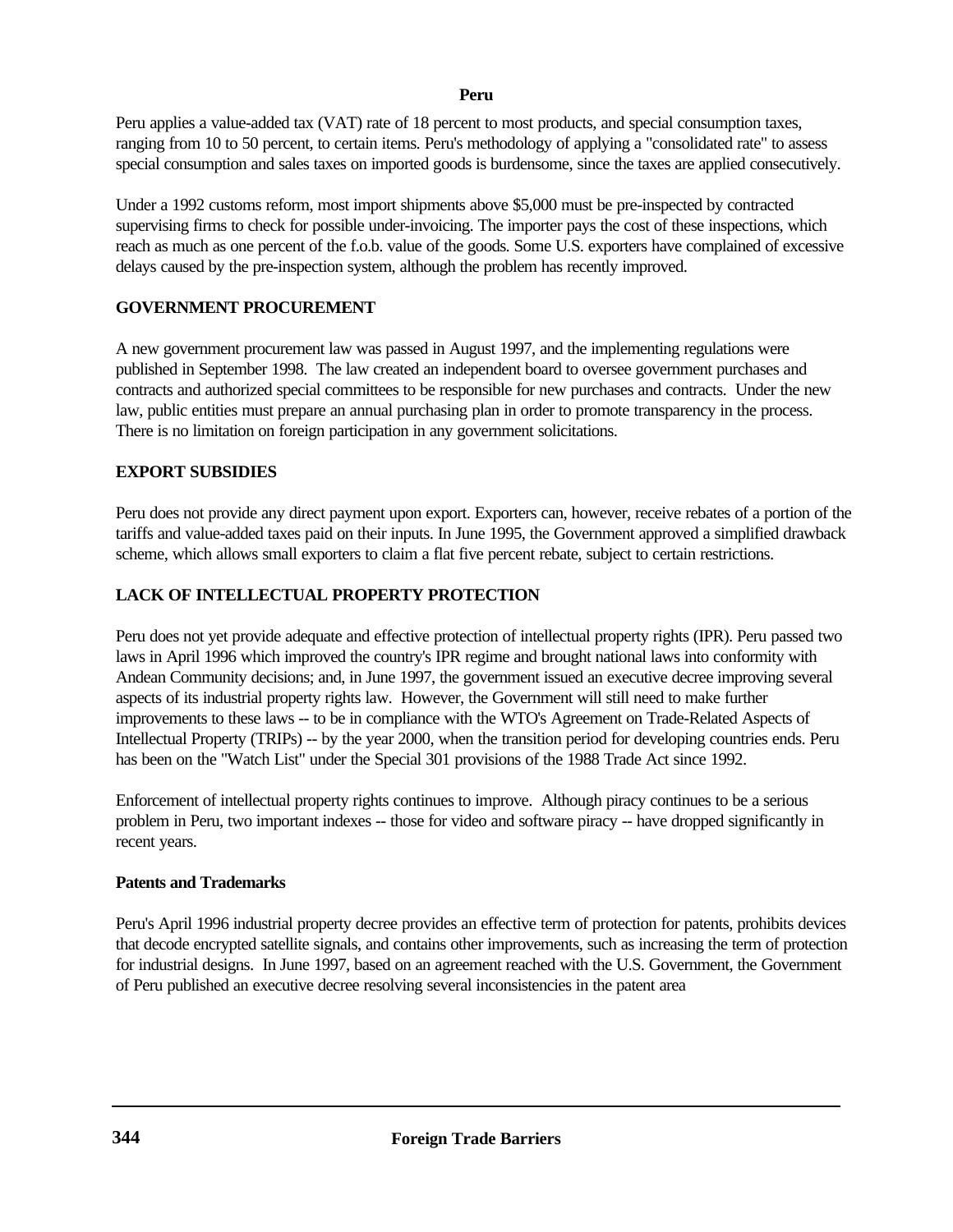#### **Peru**

between its 1996 industrial property law and the TRIPs agreement. The Government has also introduced legislation confirming its decree. Peruvian law does not provide for transitional ("pipeline") protection for pharmaceutical product patents or protection against parallel imports. Trademark violations are also widespread.

# **Copyrights**

Peru's 1996 copyright decree is generally consistent with TRIPs; however, it also contains provisions covering reciprocity, which appear to violate the MFN provisions in Article 4 of the TRIPs agreement. Textbooks, books on technical subjects, audiocassettes, motion picture videos, and software are widely pirated.

Losses to U.S. copyright owners and pharmaceutical companies in Peru are extensive, despite improvement in IPR protection under the new laws and better enforcement. U.S. companies have become more active in defending their interests in Peru by retaining local representation, conducting anti-piracy campaigns and investigations, and filing complaints with the National Institute for the Defense of Competition and Protection of Intellectual Property (INDECOPI) and the courts. However, industry reports long delays by INDECOPI's appellate tribunal in deciding cases. Also, on a number of occasions the appellate tribunal has severely reduced administrative fines imposed by the copyright office. U.S. industry has collaborated actively with the U.S. Embassy in sponsoring conferences and in meeting with the Peruvian Government to raise awareness of the negative economic impact of lax IPR enforcement.

## **SERVICES BARRIERS**

## **Basic Telecommunications Services**

In the WTO negotiations on basic telecommunications services, concluded in March 1997, Peru made commitments on all basic telecommunications services, with full market access and national treatment to be provided as of June 1999. Advancing that timetable by almost a year, Peru opened its telecommunications sector as of August 1, 1998. Peru now allows competition in virtually all areas of telecommunications, meeting all of its commitments in its WTO offer.

# **Financial Services**

In the WTO negotiations on financial services, concluded in December 1997, Peru made broad-based market access commitments in financial services -- in banking, securities, insurance and other financial services. Peru allows 100 percent foreign ownership in subsidiaries and branches in the sector and guarantees national treatment. The only reservations Peru maintained in the offer were with respect to cross border provision of financial services, with the sole exception being cross-border provision of financial data.

# **INVESTMENT BARRIERS**

Peru has greatly liberalized its investment regime since 1990. National treatment for foreign investors is guaranteed in the 1993 constitution. Foreign investment does not require prior approval, except in banking and defense-related industries. "Juridical stability agreements" are available to foreign investors whereby the Government of Peru guarantees tax, foreign exchange and regulatory stability for a period of ten years.